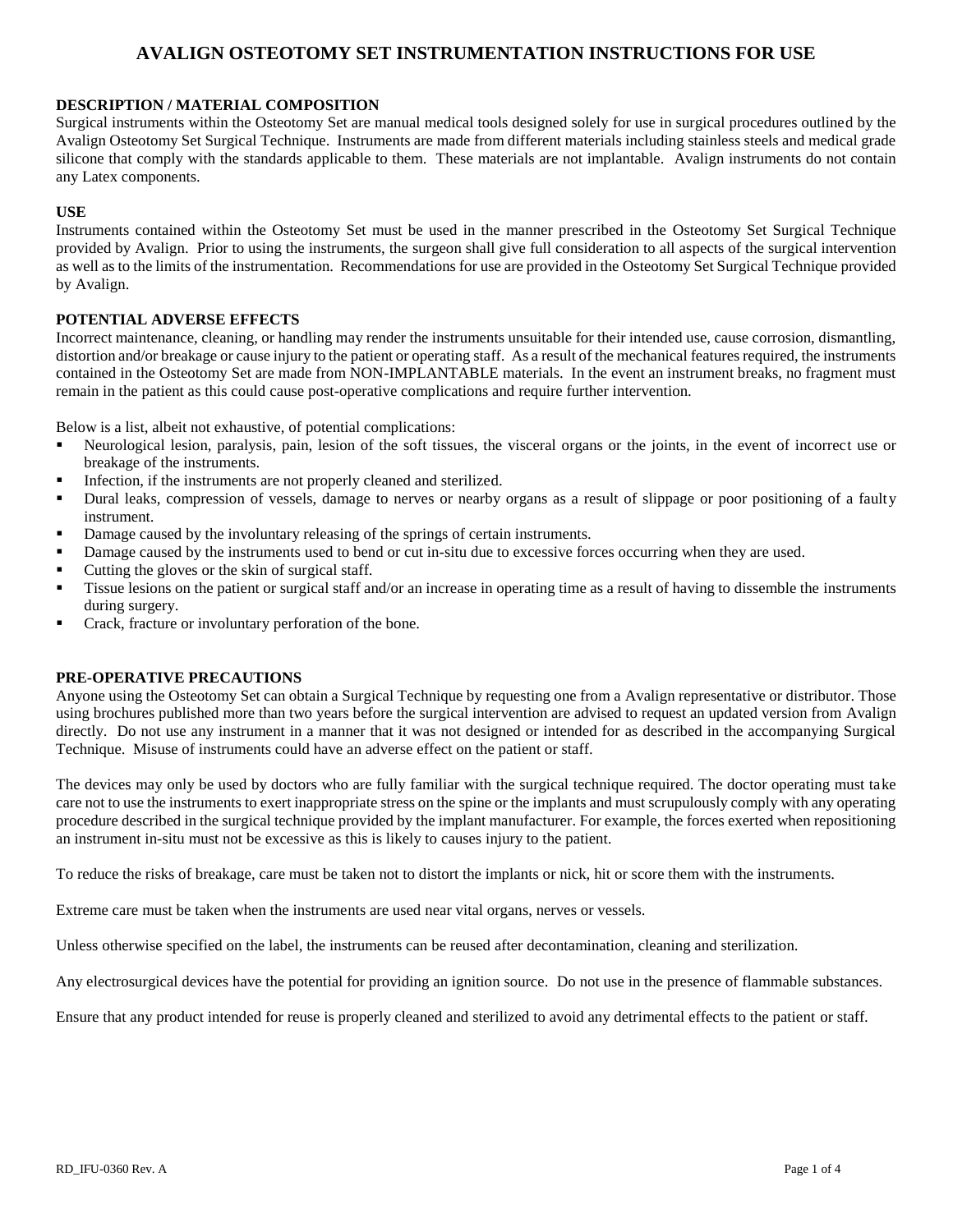#### **CAUTION**

Federal law (U.S.A) restricts this device to sale by or on the order of a licensed physician.

#### **PACKAGING**

Instruments contained in the Osteotomy Set are supplied NON-STERILE in an instrument container or individually packaged. The containers and the packaging of the instruments must be intact when received. The packaging materials must be completely removed prior to cleaning and sterilization.

#### **INSTRUCTION PRIOR TO USE**

The life of the instruments depends on the number of times they are used as well as precautions taken in handling, cleaning, and storage. A high level of care must be used to ensure the instruments remain in good working order.

All instruments should be examined for signs of wear damage by doctors and staff in operating centers prior to surgery. The examination shall include a visual and functional inspection of the working surfaces, articulation points, and springs. It should also include verifying all welded connections, that all components are present, and the cleanliness of the orifices and cavities, as well as the absence of any cracks, distortion, impact, corrosion or other change. For instruments with articulations, lubrication may be necessary. Instruments within the set that perform a measuring function must be inspected of wear and the clear visibility of any surface markings.

AVALIGN shall not be responsible in the event of the use of instruments that are damaged, incomplete, show signs of excessive wear and tear, or that have been repaired or sharpened outside the control of AVALIGN. Any faulty instruments must be replaced prior to any surgical intervention.

# **INFORMATION FOR CLEANING AND STERILIZATION OF SURGICAL INSTRUMENTS**

Instruments are provided NON-STERILE.

For safety reasons, non-sterile devices must be pre-cleaned, cleaned and sterilized prior to use. Furthermore, for good maintenance, reusable instruments must be pre-cleaned, cleaned and sterilized immediately after surgery following the sequence of steps outlined in the following sections.

#### **CLEANING**

Refer to the table below for specific pre-cleaning and cleaning cycle information for manual and automatic cleaning methods. Prepare an enzymatic cleaning solution per the manufacturer's instructions. Soak soiled instrument in the cleaning solution. Use a soft bristle brush to remove all traces of blood and debris, paying close attention to threads, crevices, seams, and any hard to reach areas. If the instrument has sliding mechanisms, hinged joints or flexible areas, actuate the area to free any trapped blood and debris. Rinse the instrument(s) thoroughly with warm tap water. Rinse all lumens, internal areas, sliding mechanisms, and hinged joints, actuating sliding mechanisms and crevices while rinsing. Ultrasonically clean instrument using an enzymatic solution, prepared in accordance with the manufacturer's instructions. Rinse the instrument thoroughly with warm water. Rinse all lumens, internal areas, sliding mechanisms, and hinged joints. Actuate sliding mechanisms and hinged joints while rinsing. Dry immediately after final rinse. Dry any internal areas with filtered, compressed air if available. Check for visible soil, if any soil is present, repeat the cleaning procedure. For instruments with moving parts, lubrication with a medical grade water-soluble lubricant may be necessary where applicable.

|                     | <b>MANUAL CYCLE INFORMATION</b>                 | <b>AUTOMATIC CYCLE INFORMATION</b>  |  |
|---------------------|-------------------------------------------------|-------------------------------------|--|
| <b>PRE-CLEANING</b> | • Alcohol wipe                                  | • Soak in Ultrasonic bath           |  |
|                     | • Soak in cleaning solution                     | $\bullet$ 15 minutes                |  |
|                     | • 15 minutes, $40^{\circ}$ C (104 $^{\circ}$ F) | • Use non-metallic brush            |  |
|                     | • Use non-metallic brush                        | • Rinse thoroughly in running water |  |
|                     | • Rinse thoroughly in running water             |                                     |  |
| <b>CLEANING</b>     | • Soak in Ultrasonic bath                       | $\bullet$ Wash                      |  |
|                     | • 15 minutes, $40^{\circ}$ C (104 $^{\circ}$ F) | $\bullet$ 93°C (200°F) minimum      |  |
|                     | • Use non-metallic brush                        | $\bullet$ 10 minutes                |  |
|                     | • Rinse thoroughly in demineralized water       | $\bullet$ Rinse                     |  |
|                     | $\bullet$ Dry                                   | $\bullet$ Drv                       |  |

A facility may choose to use different cleaning cycles other than the cycle suggested if the facility has properly validated the cycle to ensure adequate cleaning to facilitate sterilization.

Inspect all instruments prior to sterilization or storage to ensure instruments are suitable for use. Any instruments showing signs of damage should be set aside and sent for service or repair.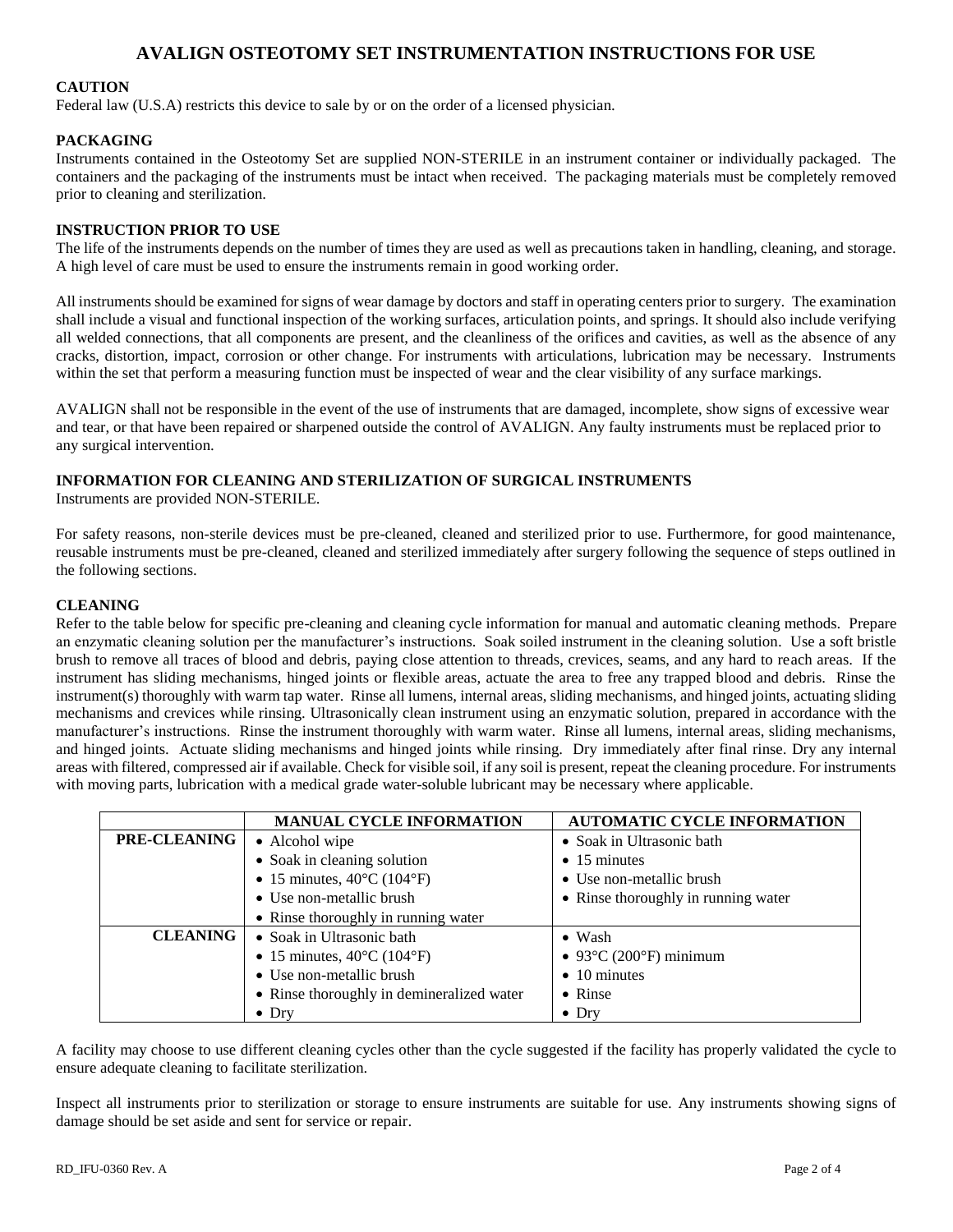#### **STERILIZATION**

Sterilize with steam sterilization. The following steam sterilization cycle is suggested based upon validation of a single, wrapped, instrument case, within a properly maintained autoclave. It is critical that process parameters be validated for each facility's individual type of sterilization equipment and product load configuration.

| $\alpha$ $\alpha$ $\alpha$ $\alpha$<br>$\mu$ Twing | <b><i>NTURE</i></b><br>TЪ.<br>.NI<br>. .<br>.н<br>-44 | 'ulses | <b>TPOSURE TIME</b><br>----- | <b>DRYING TIME</b>           |
|----------------------------------------------------|-------------------------------------------------------|--------|------------------------------|------------------------------|
| ∽re.<br>′ас                                        | ነ∘⊏<br>$\sim$<br>,                                    |        |                              | $\sim$<br>∙ սոnute.<br>. J U |

A facility may choose to use different steam sterilization cycles other than the cycle suggested if the facility has properly validated the cycle to ensure adequate steam penetration and contact with the instrument case for sterilization.

For further information related to the use of this instrument, please contact your AVALIGN representative or distributor.

#### **STORAGE**

The instruments are packaged in individual packages or in containers. After they are used they must be stored in a clean, dry and temperate place.

#### **COMPLAINTS**

Any health professional having a complaint or grounds for dissatisfaction relating to the quality of the product, its identity, its durability, its reliability, safety, effectiveness and / or its performance, should notify Avalign or its representative. Moreover, if a device has malfunctioned, or is suspected of having malfunctioned, Avalign or its representative must be advised immediately. If a Avalign product has ever worked improperly and could have caused or contributed to the death of or serious injury to a patient, the distributor or Avalign must be informed as soon as possible by telephone, fax or in writing. For all complaints, please give the name and reference along with the batch number of the component(s), your name and address and a detailed description of the event to help Avalign understand the causes of the complaint.

For further information or complaints, please contact:

Avalign 626 Cooper Ct. Schaumburg, IL 60173 1-877-289-1096 product.questions@avalign.com

#### **WARRANTY**

AVALIGN does not and will not warranty any repairs made to the product by a source not approved by AVALIGN. AVALIGN will not be responsible for any product failure with unauthorized repairs. For instruments produced by another manufacturer, reference the manufacturer's instructions for use.

#### **MANUFACTURED BY:**

Avalign Technologies 8727 Clinton Park Drive Fort Wayne, IN 46825 1-877-289-1096 product.questions@avalign.com **DISTRIBUTED BY:**

# *SeaSpine*

SeaSpine Orthopedics Corporation\* 5770 Armada Drive Carlsbad, CA 92008 USA 1-760-727-8399 [www.seaspine.com](http://www.seaspine.com/) customerservice@seaspine.com

\*SeaSpine and the SeaSpine logo are registered trademarks of SeaSpine Orthopedics Corporation. ©2018 SeaSpine Orthopedics Corporation.